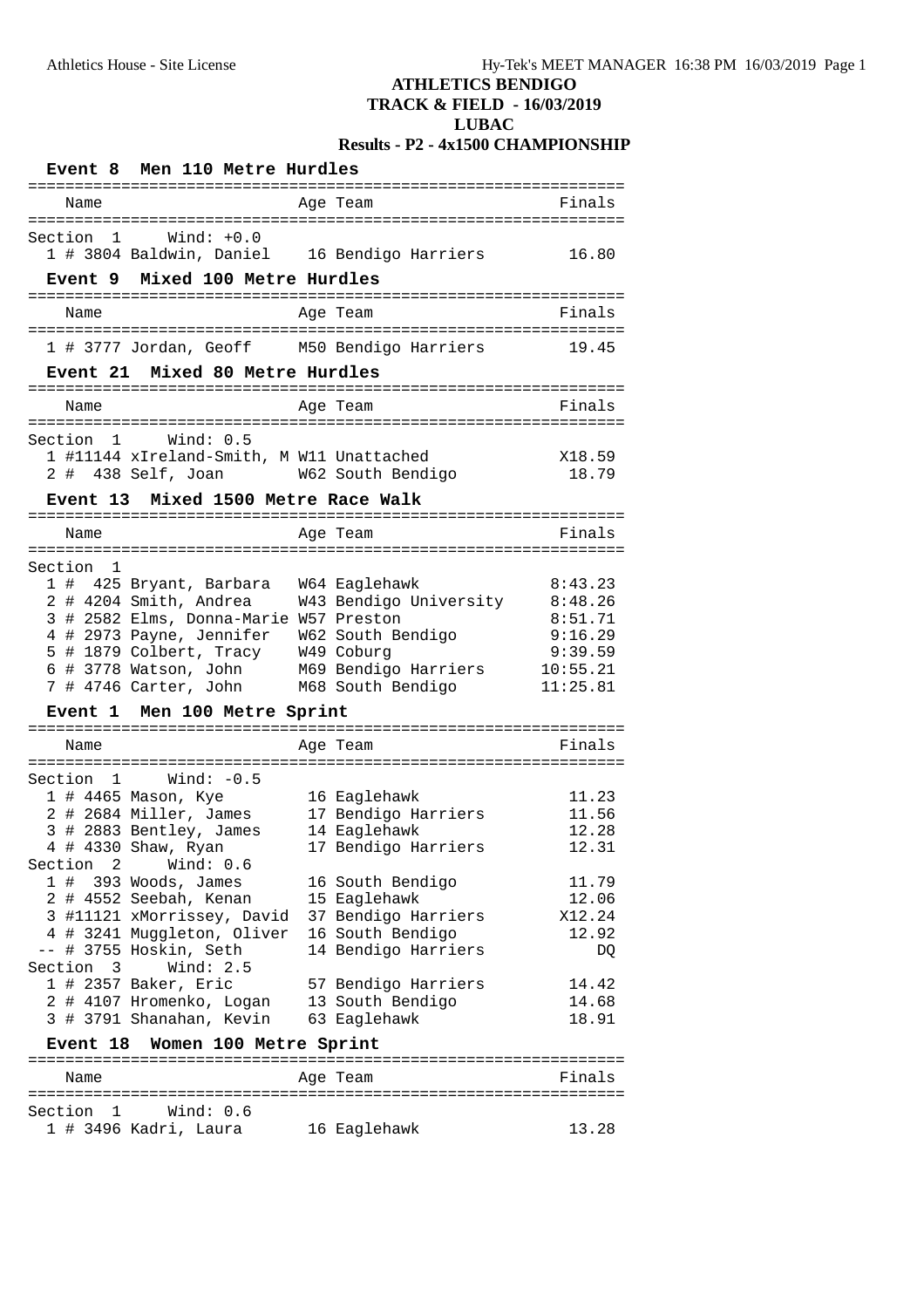# **ATHLETICS BENDIGO TRACK & FIELD - 16/03/2019 LUBAC Results - P2 - 4x1500 CHAMPIONSHIP**

| Event 18 Women 100 Metre Sprint |                                                    |        |
|---------------------------------|----------------------------------------------------|--------|
| 2 # 4087 Brits, Nyah            | 14 Bendigo Harriers                                | 13.41  |
| 3 # 3285 Conquer, Abbey         | 14 Bendigo Harriers                                | 13.42  |
| 4 # 3944 Morrison, Jorja        | 13 Eaglehawk                                       | 13.47  |
| 5 # 4205 Van Den Berg, Jor      | 16 Bendigo University                              | 13.67  |
| 6 # 4319 McCay, Claire          | 20 Bendigo Harriers                                | 13.82  |
| 7 # 4309 Tofful, Chelsea        | 17 Bendigo Harriers                                | 14.07  |
| Section $2$ Wind: $-0.2$        |                                                    |        |
| 1 # 376 Langtree, Niah          | 16 Eaglehawk                                       | 13.54  |
| 2 # 4108 Hromenko, Abbey        | 16 South Bendigo                                   | 13.93  |
| 3 # 2861 Rusbridge, Gabrie      | 18 Eaglehawk                                       | 14.25  |
| 4 # 3507 Bussem Jorgensen,      | 18 Bendigo Harriers                                | 14.52  |
| $Section 3$ Wind: $+0.0$        |                                                    |        |
| 1 # 4204 Smith, Andrea          | 43 Bendigo University                              | 15.51  |
| 2 # 4054 Farnell, Keely         | 20 South Bendigo                                   | 15.56  |
| 3 # 4092 Hore, Ruby             | 16 Bendigo Harriers                                | 15.75  |
| 4 #11144 xIreland-Smith, M      | 11 Unattached                                      | X16.95 |
| Section $4$ Wind: $-1.9$        |                                                    |        |
| 1 # 4201 Fear, Jazlin           | 15 Bendigo University                              | 15.71  |
| 2 # 2743 Langtree, Leah         | 43 Eaglehawk                                       | 16.32  |
|                                 | 3 # 4314 Cartner, Alison     47 Bendigo University | 16.67  |
| 4 # 438 Self, Joan              | 62 South Bendigo                                   | 17.43  |

# **Event 76 Mixed 4x1500 Metre Relay Championship**

| Team                        | Finals                     |
|-----------------------------|----------------------------|
| Section 1                   |                            |
| 1 South Bendigo 'A'         | X27:11.86                  |
| 1) #2444 Kirne, Debby 53    | 2) #425 Bryant, Barbara 64 |
| 3) #2973 Payne, Jennifer 62 | 4) #321 Buckley, Anne 51   |
| 2 Bendigo Harriers 'A'      | X27:34.29                  |
| 1) #3791 Shanahan, Kevin 63 | 2) #1879 Colbert, Tracy 49 |
| 3) #2837 Wellard, Ian 50    | 4) #3869 Phillips, Toni 47 |

#### **Event 6 Mixed 3000 Metre Run**

| Finals<br>Age Team<br>Name<br>11:13.82<br>M55 Bendigo Harriers<br>$1$ # 1063 Cowell, Peter<br>W32 South Bendigo<br>2 # 3171 de Vrieze, Anna<br>12:29.40<br>M50 Bendigo Harriers<br>12:41.76<br>3 # 2837 Wellard, Ian<br>M57 Bendigo Harriers<br>4 # 2357 Baker, Eric<br>13:14.43<br>W51 Bendigo Harriers<br>5 # 321 Buckley, Anne<br>13:46.10<br>$6$ # 1024 Gill, Hunter<br>M70 Bendigo Harriers<br>14:02.19<br>W47 Bendigo University<br>14:22.53<br>7 # 4314 Cartner, Alison |  |  |  |
|--------------------------------------------------------------------------------------------------------------------------------------------------------------------------------------------------------------------------------------------------------------------------------------------------------------------------------------------------------------------------------------------------------------------------------------------------------------------------------|--|--|--|
|                                                                                                                                                                                                                                                                                                                                                                                                                                                                                |  |  |  |
|                                                                                                                                                                                                                                                                                                                                                                                                                                                                                |  |  |  |

## **Event 3 Men 400 Metre Run**

| Name |  | Age Team                                                                                                | Finals                                                                     |                                    |
|------|--|---------------------------------------------------------------------------------------------------------|----------------------------------------------------------------------------|------------------------------------|
|      |  | 1 # 2883 Bentley, James<br>2 # 3804 Baldwin, Daniel<br>3 # 4552 Seebah, Kenan<br>4 # 3777 Jordan, Geoff | 14 Eaglehawk<br>16 Bendigo Harriers<br>15 Eaglehawk<br>50 Bendigo Harriers | 52.52<br>53.13<br>55.85<br>1:08.07 |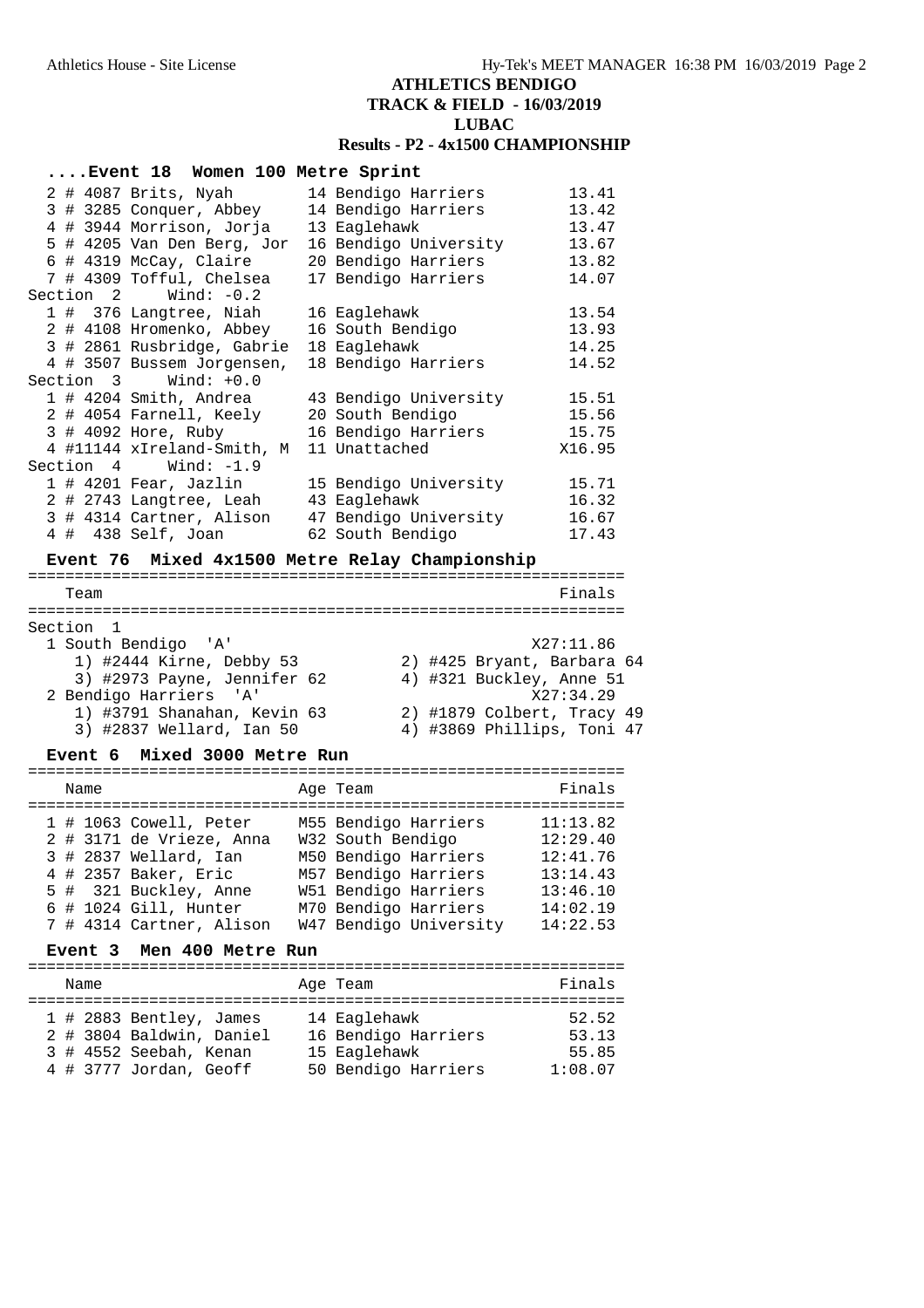### **ATHLETICS BENDIGO TRACK & FIELD - 16/03/2019 LUBAC Results - P2 - 4x1500 CHAMPIONSHIP**

#### **Event 20 Women 400 Metre Run** ================================================================ Name **Age Team Age Team** Finals ================================================================ 1 # 3496 Kadri, Laura 16 Eaglehawk 1:01.47 2 # 2861 Rusbridge, Gabrie 18 Eaglehawk 1:02.79 3 # 3285 Conquer, Abbey 14 Bendigo Harriers 1:06.09 4 # 376 Langtree, Niah 16 Eaglehawk 1:07.07 Section 2 1 # 4309 Tofful, Chelsea 17 Bendigo Harriers 1:14.50 2 #11144 xIreland-Smith, M 11 Unattached X1:19.86 3 # 2444 Kirne, Debby 53 South Bendigo 1:23.03 4 # 2743 Langtree, Leah 43 Eaglehawk 1:25.64 **Event 24 Mixed High Jump** ================================================================ FLIGHT 1 @ 1:30PM STARTING HEIGHT 1.40m FLIGHT 2 @ 2:20PM STARTING HEIGHT 0.90m Name **Age Team** Age Team Finals ================================================================ Flight 1 1 # 393 Woods, James M16 South Bendigo 1.80m 1 # 2684 Miller, James M17 Bendigo Harriers 1.80m 3 # 340 Snyder, Denise W27 Eaglehawk 1.70m 4 # 4108 Hromenko, Abbey W16 South Bendigo 1.50m Flight 2 1 # 4319 McCay, Claire W20 Bendigo Harriers 1.45m **Event 25 Mixed Javelin Throw** ================================================================ FLIGHT 1 @ 1:30PM FLIGHT 2 @ 2:20PM Name **Age Team** Age Team **Finals** ================================================================ Flight 1 1 # 4319 McCay, Claire W20 Bendigo Harriers 23.36m 2 # 438 Self, Joan W62 South Bendigo 20.49m 3 # 3791 Shanahan, Kevin M63 Eaglehawk 20.07m 4 # 4054 Farnell, Keely W20 South Bendigo 17.14m 5 # 2558 Fryer, Martin M74 Eaglehawk 16.40m 6 # 2357 Baker, Eric M57 Bendigo Harriers 15.64m 7 # 4204 Smith, Andrea W43 Bendigo University 15.36m 8 # 4309 Tofful, Chelsea W17 Bendigo Harriers 15.27m 9 # 4131 Justice, John M81 South Bendigo 15.14m 10 # 3869 Phillips, Toni W47 Eaglehawk 13.69m 11 # 2973 Payne, Jennifer W62 South Bendigo 10.28m 12 # 4746 Carter, John M68 South Bendigo 8.71m Flight 2 1 # 384 Saunders, Cooper M17 Bendigo Harriers 38.65m 2 # 4088 Cooper, Bailey M21 Bendigo Harriers 38.12m 3 # 2684 Miller, James M17 Bendigo Harriers 37.17m 4 # 374 Cooper, Mackenzie M19 Bendigo Harriers 32.62m 5 # 4329 Shaw, Neil M45 Bendigo Harriers 30.01m 6 # 324 Graham, Craig M53 Eaglehawk 25.80m 7 # 4092 Hore, Ruby W16 Bendigo Harriers 24.51m 8 # 377 Graham, Olivia W18 Eaglehawk 15.57m